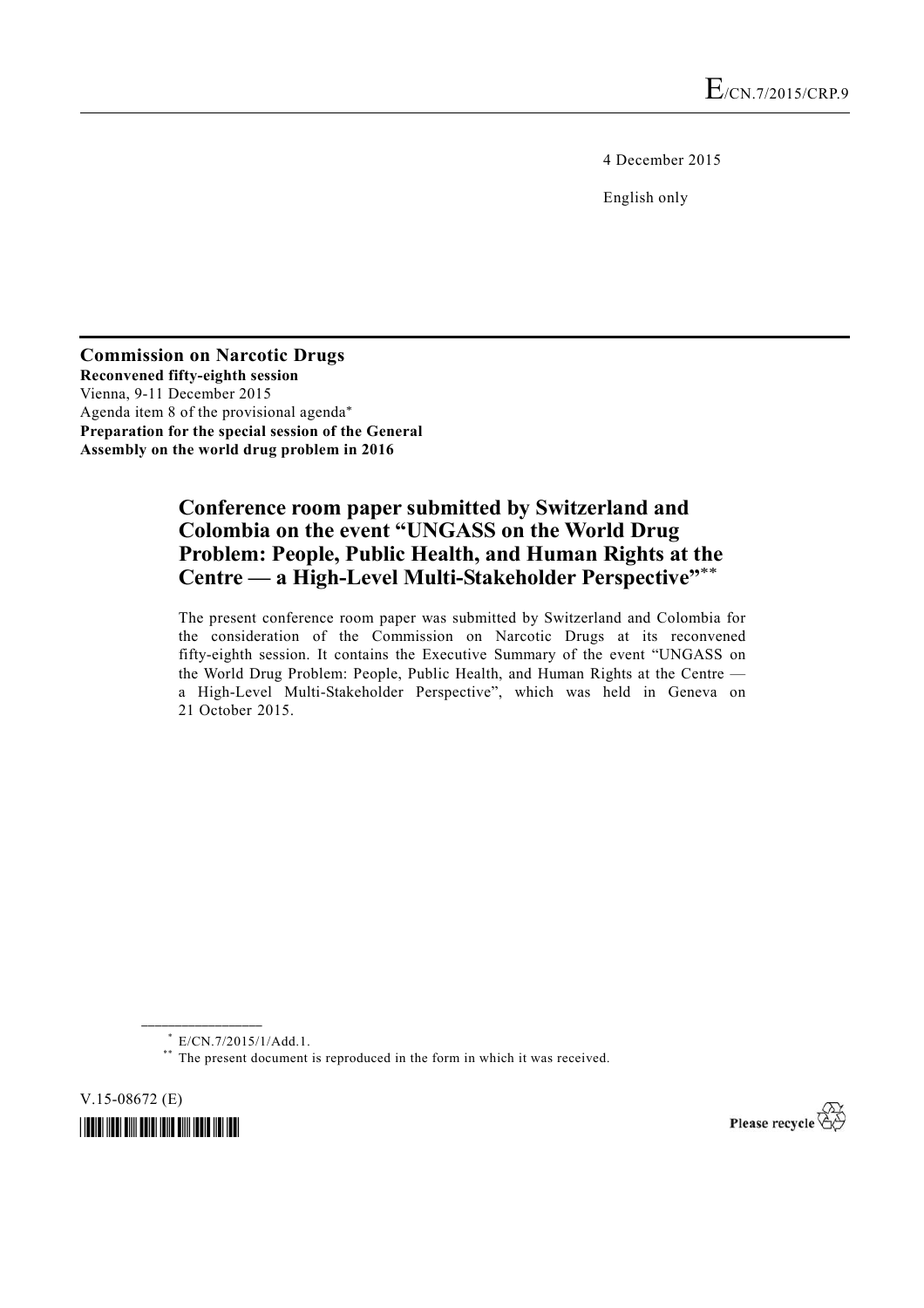# **Annex**

## **Executive Summary**

On 21 October 2015, Switzerland and Colombia co-chaired an event in Geneva entitled *UNGASS on the World Drug Problem: People, Public health and Human Rights at the Centre – a High-Level Multi-Stakeholder Perspective* which brought together:

- Michel Sidibé, Executive Director, Joint United Nations Programme on HIV/AIDS (UNAIDS).
- Marie-Paule Kieny, Assistant Director-General, World Health Organization (WHO).
- Aldo Lalé-Demoz, Deputy Executive Director, United Nations Office on Drugs and Crime (UNODC).
- Zeid Ra'ad Al Hussein, High Commissioner for Human Rights, Office of the United Nations High Commissioner for Human Rights (OHCHR).
- Thomas Gass, United Nations Assistant Secretary-General for Policy Coordination and Inter-Agency Affairs.
- Mike Trace, Chair of the International Drug Policy Consortium (IDPC).

The event raised awareness at a high-level among Missions in Geneva, civil society and other partners on the importance of the public health and human rights dimension in the context of the world drug problem, as well as of the close intersection between these two themes. Forty-six countries from all the regions were represented, as well as the European Union, the Council of Europe, the Global Fund to Fight AIDS, Tuberculosis and Malaria, and civil society.

This executive summary seeks to put forth the key messages of the high-level stakeholder event without interpretation in order to inform the discussions leading up to the production of the outcome document to be adopted by the General Assembly on the occasion of UNGASS 2016 on the World Drug Problem.

### **Common observations**

The need to integrate public health and human rights approaches to drug control was substantiated by top representatives of four United Nations agencies — UNAIDS, UNODC, WHO and OHCHR. The four United Nations agencies' statements included common themes underlining problems resulting from drug control approaches that are not sufficiently public health and human rights-based. The three common themes are shown below, each followed by compelling facts from the various speakers' statements.

## **Theme 1: HIV and hepatitis C transmission by intravenous drug use and lack of harm reduction programmes, especially access to clean syringes and opioid substitution therapy**

o People who inject drugs are nearly 30 times more likely to contract HIV than the general population and many of them are co-infected with hepatitis C. The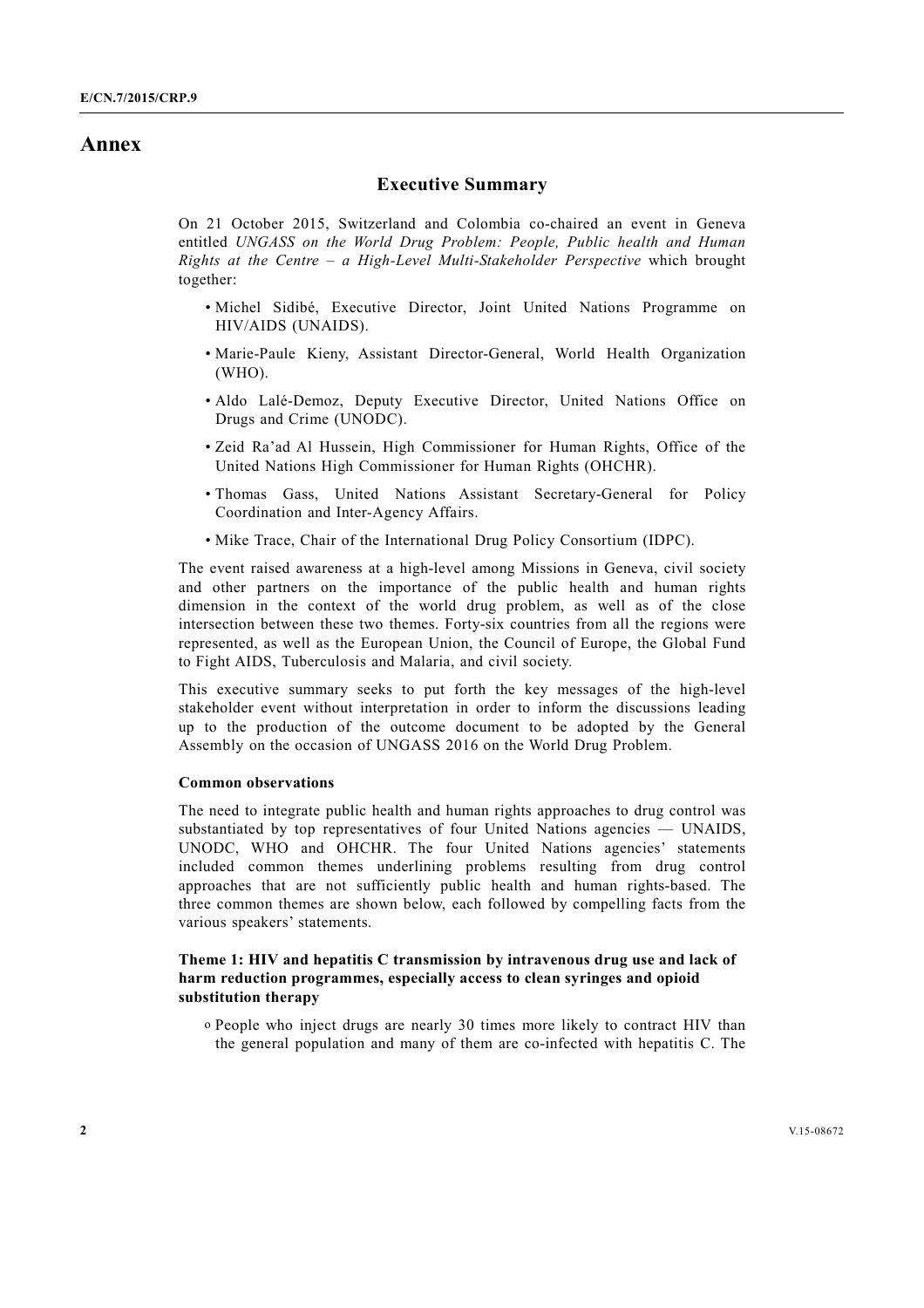HIV response leaves these people behind as needed services and treatments do not reach them. Evidence shows that harm reduction is a key principle of sound drug policy and that it works. Harm reduction investment is cost-effective in terms of infections averted and healthy years gained, and the social benefits exceed treatment costs.

- o Approximately 13 per cent of the 13 million people who inject drugs worldwide are living with HIV and more than 60 per cent are living with chronic hepatitis C infection. WHO, UNODC and UNAIDS have defined a comprehensive package of interventions to prevent and manage HIV and viral hepatitis infection along with other major health complications, such as overdose.
- o Only 10 per cent of people who inject drugs have access to needle and syringe programmes; only 8 per cent of people who inject drugs have access to opioid substitution therapy; and only 14 per cent have access antiretroviral therapy. These statistics refer to three of the nine components of the comprehensive package of services for HIV prevention, treatment and care developed and implemented by WHO, UNAIDS and UNODC.
- o The need for harm reduction programmes has also been recognized by the Human Rights Council. Virtually all States urgently need far greater availability of such measures in prisons.
- o Though effective strategies for decreasing transmission have been known since the late 1990s and have been endorsed by Member States, preventive measures are not implemented in practice because the priority remains the control of the drug market. The High Level Meeting on AIDS target of reducing transmission by 50 per cent by 2015 will be missed by a large margin. As a result, many lives have been lost.

### **Theme 2: Lack of access to controlled medicines for pain and mental health, and anaesthesia**

- o It is estimated that 80 per cent of the world's population suffering pain from, for example, terminal cancer do not get the pain relief they need due to problems with access to controlled medicines.
- o Access to essential controlled medicines for pain management is extremely poor or almost non-existent in some parts of the world, causing immense suffering of patients.
- o In developing countries in particular, there is little or no access to morphine for health care, because of fears that it will be diverted to illicit purposes. This penalizes patients in pain and restricts the option of opioid substitution therapy for people who inject drugs.
- o Opioid substitution therapy by providing methadone to people who inject drugs works.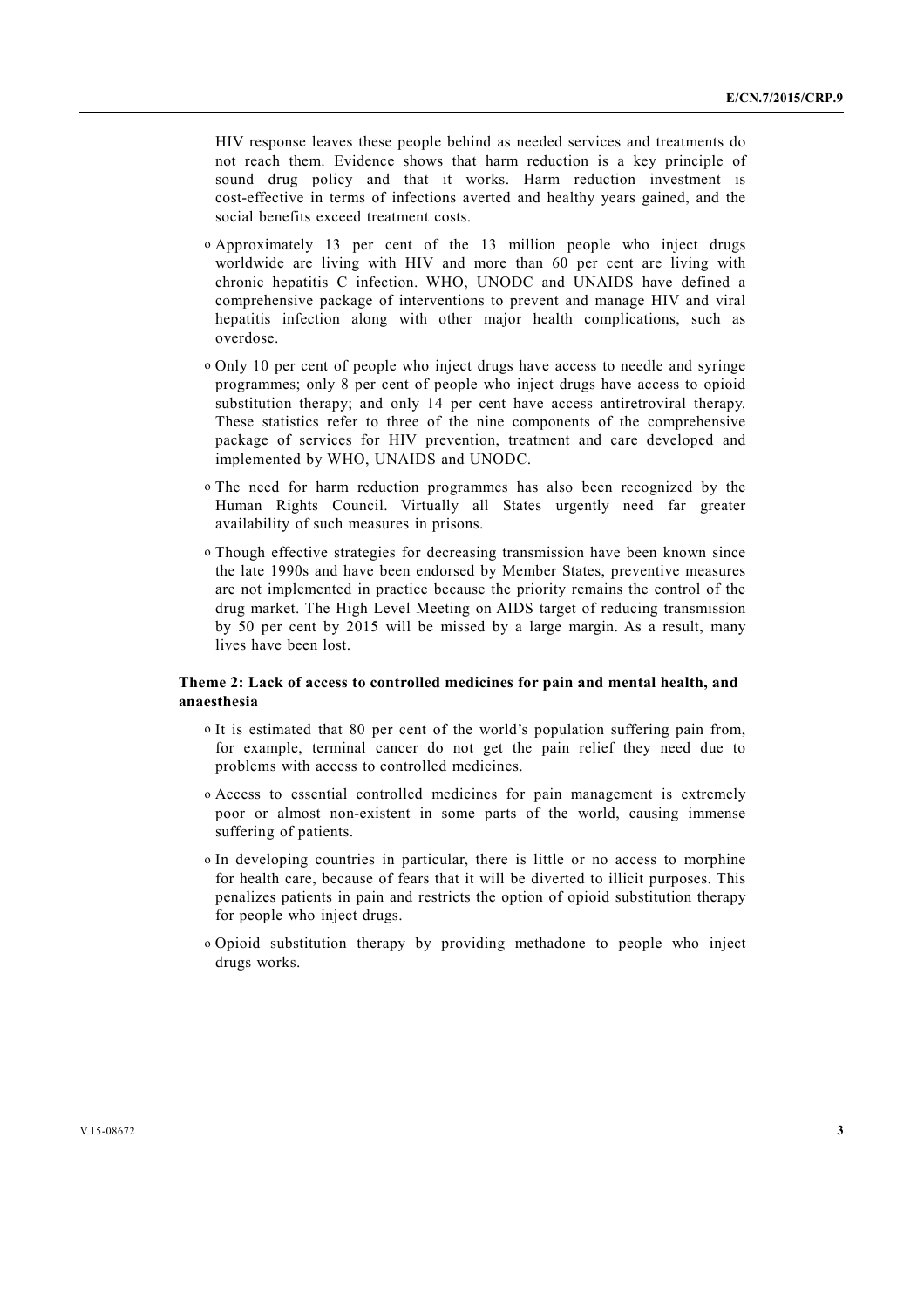#### **Theme 3: Drug user's lack of access to treatment and care due to discrimination, exclusion, and criminalization**

- o Criminalization of people who use drugs and punitive laws fuel HIV transmission more than anything else. Too many are excluded from treatment and care because policy and legislative environments do not allow for access to services. Ending punitive approaches will enable people to come out of the shadows and access HIV and other health services.
- o A large number of people who use drugs are held in compulsory detention centres in the name of treatment, where their human rights are violated. People who use drugs, and seek support, are often denied access to health and social services. The obstacles range from barriers in law and policy, such as many national drug control systems' over-reliance on punishment, compulsory detention and incarceration of people who use drugs, to the absence of effective healthcare and social services, including harm reduction measures. They range from violence, particularly against women and children, to discrimination by health care providers, the police, the criminal justice system or by society in general.
- o People who use drugs, especially those who inject drugs, often face unjustified discrimination, and even denial of treatment, by health-care providers. Criminalization of possession and use of drugs causes significant obstacles to the right to health. Therefore, the Special Rapporteur on the right to health has called for decriminalization of the possession and use of drugs. WHO, UNAIDS and OHCHR have taken similar positions, and UNODC is working on a contribution document that places the right to health at forefront, including when people are in conflict with the law for minor or nonviolent offences.
- o The distinction should be understood between depenalization, decriminalization and legalization of drug use. Systems of depenalization and decriminalization either reduce or eliminate criminal penalties for drug use but they do not legalize drug use nor do they refer to a legal drug market.
- o There is a need to promote gender equality and to ensure that the elimination of all forms of discrimination against women who use drugs is addressed.

Other key topics covered included the need to acknowledge and protect the rights of children in drug policy, the need for increased resource allocation for health and rights-based policies, the need for alternative development for agricultural and retail livelihoods, cooperation among different levels, internal cooperation, social reintegration, the recognition of the role of agencies and forums and their contribution to the world drug regime according to their mandates, the promotion of economic, social and cultural rights and policies that have led to such negative consequences as the power and growth of organized crime; however, they were not common issues in all statements; therefore, they were not listed above. Full speeches provided additional detail, statistics, and evidence showing the magnitude of each problem.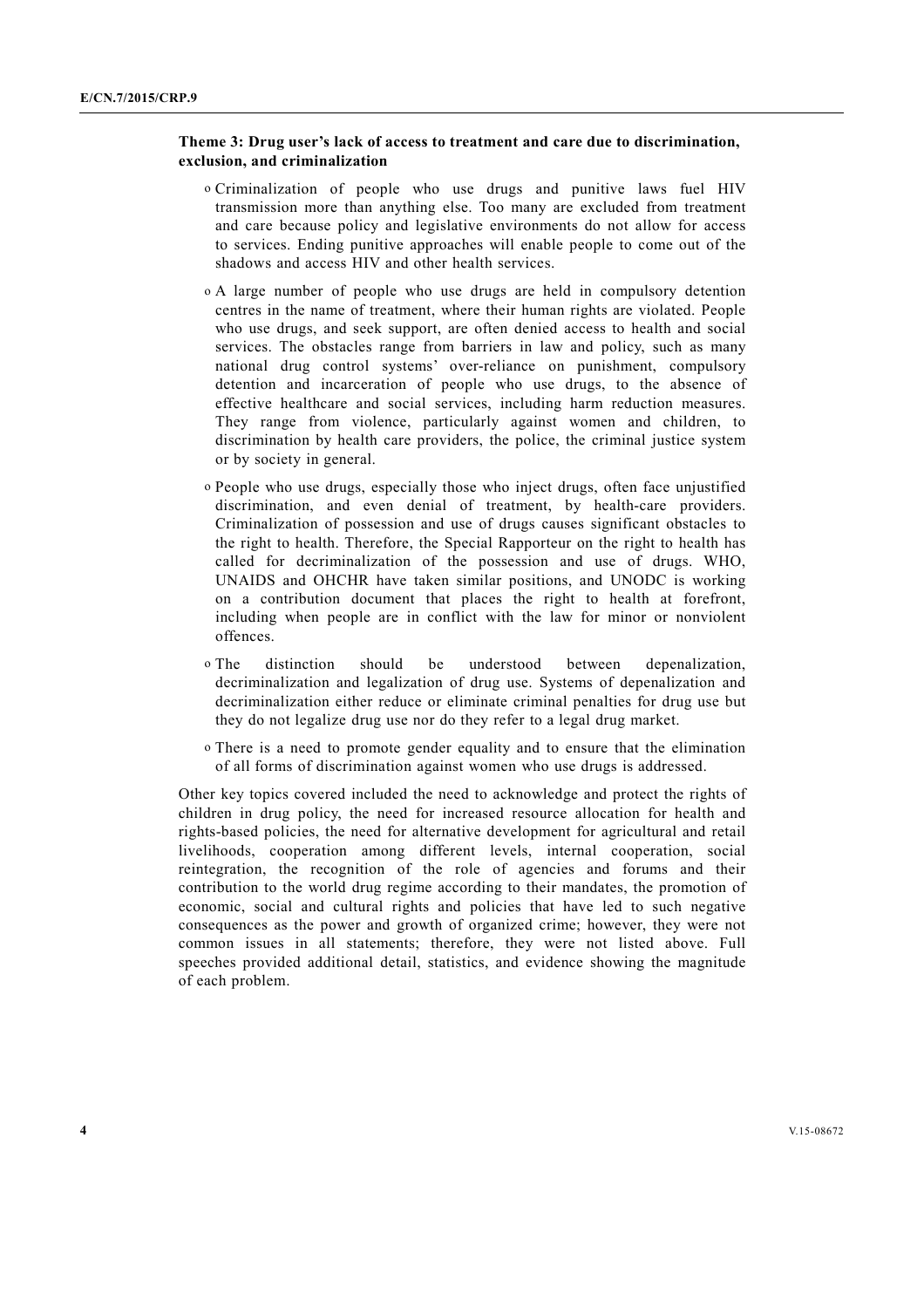#### **The Political Framework of the World Drug Problem**

The overarching theme of the event focused on the political framework of the world drug problem and the opportunities presented by UNGASS 2016 as well as Agenda 2030 for Sustainable Development to significantly strengthen the health and human rights components of drug control policies. Speakers frequently referred to the intent of the conventions on Drug Control and to their purpose — "to protect the health and welfare of mankind" and to the preamble in the Single Convention on Narcotic Drugs of 1961, which states as being "concerned with the health and welfare of mankind." Each statement referred to recent agency and inter-agency initiatives addressing public health and human rights aspects of the world drug problem.

#### **UNGASS 2016 seen as an opportunity**

The UNGASS on the World Drug Problem is clearly seen as a "once-in-ageneration" opportunity to rebalance international policies on drugs and to increase the focus on human rights and public health, including prevention, treatment, care and harm reduction, and each agency explicitly referred to its willingness to play a role in the run up to UNGASS.

The Chair of the International Drug Policy Consortium, representing civil society, was encouraged that public health and human rights approaches have become the dominant view from WHO, UNODC, the United Nations Development Programme (UNDP), UNAIDS and OHCHR. He stated that the challenge is now for United Nations agencies and Member States to back up this commonly accepted consensus with high-level objectives and indicators that encompass human rights, public health, coherent drug control activities aligned with other United Nations agencies and the Sustainable Development Goals (SDGs), and refocused resource allocations. He urged those present to make sure that the "Geneva Voice" is heard by Member State colleagues in Vienna and that all agencies responsible for promoting health and human rights play an active role in UNGASS 2016.

Following are opportunities and recommendations presented by UNODC as a result of six regional dialogues which brought together representatives from national drug control agencies, civil society organizations and representatives of UNAIDS, WHO and UNDP. They encompass specific calls or recommendations made by other agency stakeholders during the event as well.

UNGASS is an opportunity:

- o To encourage Member States to use options and alternatives, available under the United Nations international drug control conventions, to imprisonment and punishment for drug-related offences of a non-violent nature. It is important to include education and participation in voluntary drug dependence treatment and other harm reduction and social services as valid alternatives to incarceration. Specifically with regard to HIV, the WHO, UNODC, UNAIDS comprehensive package of services for HIV prevention, treatment and care has to be scaled up as a critical contribution to ending AIDS by 2030.
- o To engage with people who use drugs and with civil society organizations.
- o For Member States to promote access to controlled medicines, as it is essential to the relief of pain related to health conditions.